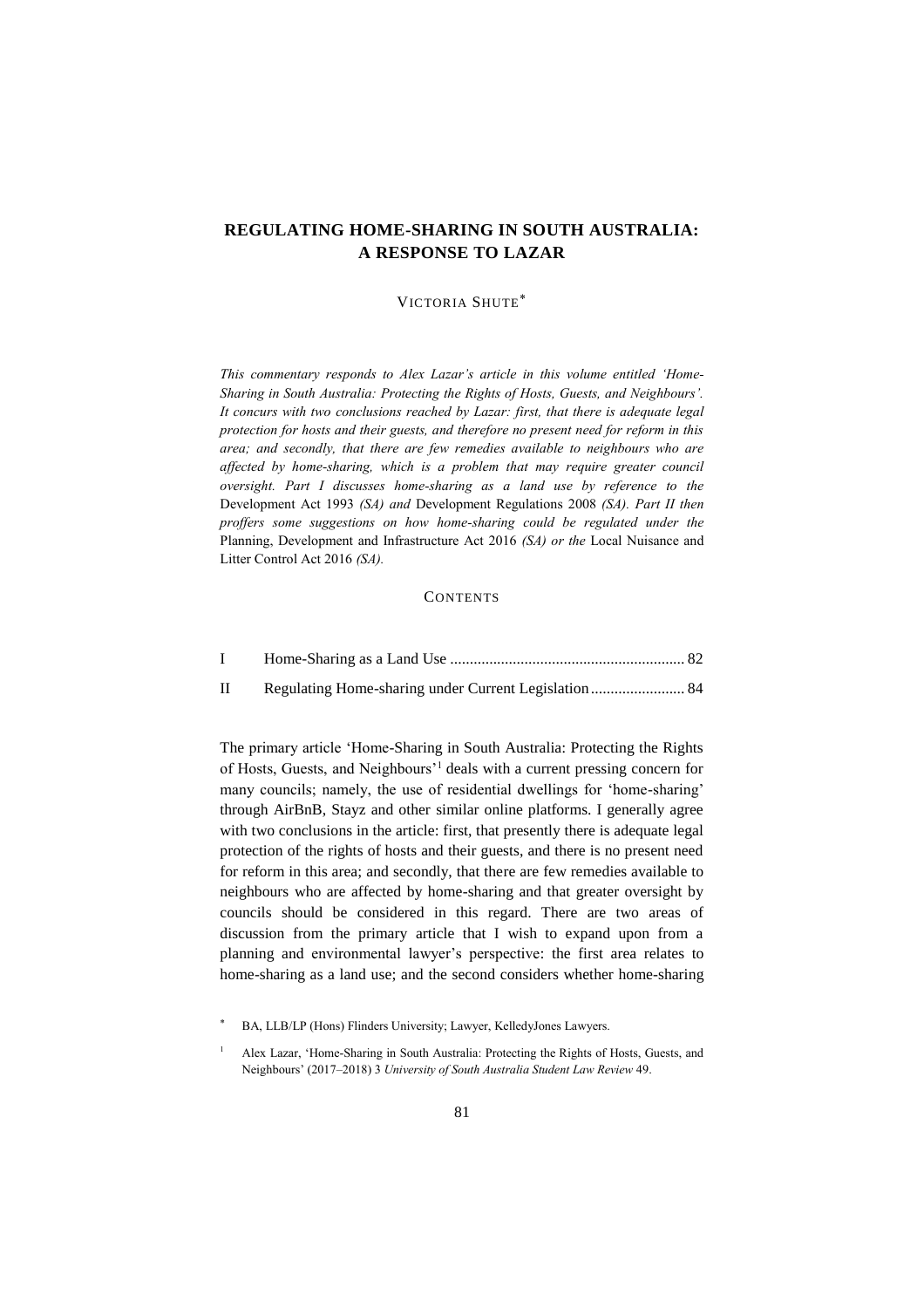could be regulated under the *Planning, Development and Infrastructure Act 2016* (SA) or the *Local Nuisance and Litter Control Act 2016* (SA).

#### I HOME-SHARING AS A LAND USE

<span id="page-1-0"></span>The primary article correctly notes that the regulation of planning and land use in South Australia occurs under the *Development Act 1993* (SA) ('*Development Act*'). I wish to expand upon the role of the *Development Act* and that of Development Plans. The *Development Act* regulates the undertaking of 'development' in the State.<sup>2</sup> Section 32 of the Act provides that, '[s]ubject to this Act, no development may be undertaken unless the development is an approved development'. <sup>3</sup> The term 'development' is defined in s 4 of the *Development Act* to include 'a change in the use of land'.<sup>4</sup> Section 6 then expands upon the '[c]oncept of a change in the use of land' and specifies the conditions under which those changes occur.<sup>5</sup> Schedule 1 of the *Development Regulations 2008* (SA) ('*Development Regulations*') contains definitions which apply in the regulations and in Development Plans, including definitions of particular forms of 'development'.<sup>6</sup> Of particular importance are the definitions of 'dwelling', 'group dwelling', 'multiple dwelling', 'residential flat building', 'row dwelling' and 'semi-detached dwelling'.<sup>7</sup>

A 'dwelling' is 'a building or part of a building used as a self-contained residence'. <sup>8</sup> '[G]roup dwelling', 'multiple dwelling', 'row dwelling' and 'semi-detached dwellings' are all particular forms of dwelling buildings which are typically low-rise in scale and are not apartment buildings.<sup>9</sup> Apartment buildings fall within the definition of 'residential flat building'.<sup>10</sup> A 'multiple dwelling' is '1 dwelling occupied by more than 5 persons who live independently of one another and share common facilities within that

- <sup>2</sup> *Development Act 1993* (SA) s 3 ('*Development Act*').
- 3 Ibid s 32.
- 4 Ibid s 4.
- 5 Ibid s 6.
- <sup>6</sup> *Development Regulations 2008* (SA) sch 1 ('*Development Regulations').*
- 7 Ibid.
- 8 Ibid.
- 9 Ibid.
- <sup>10</sup> Ibid.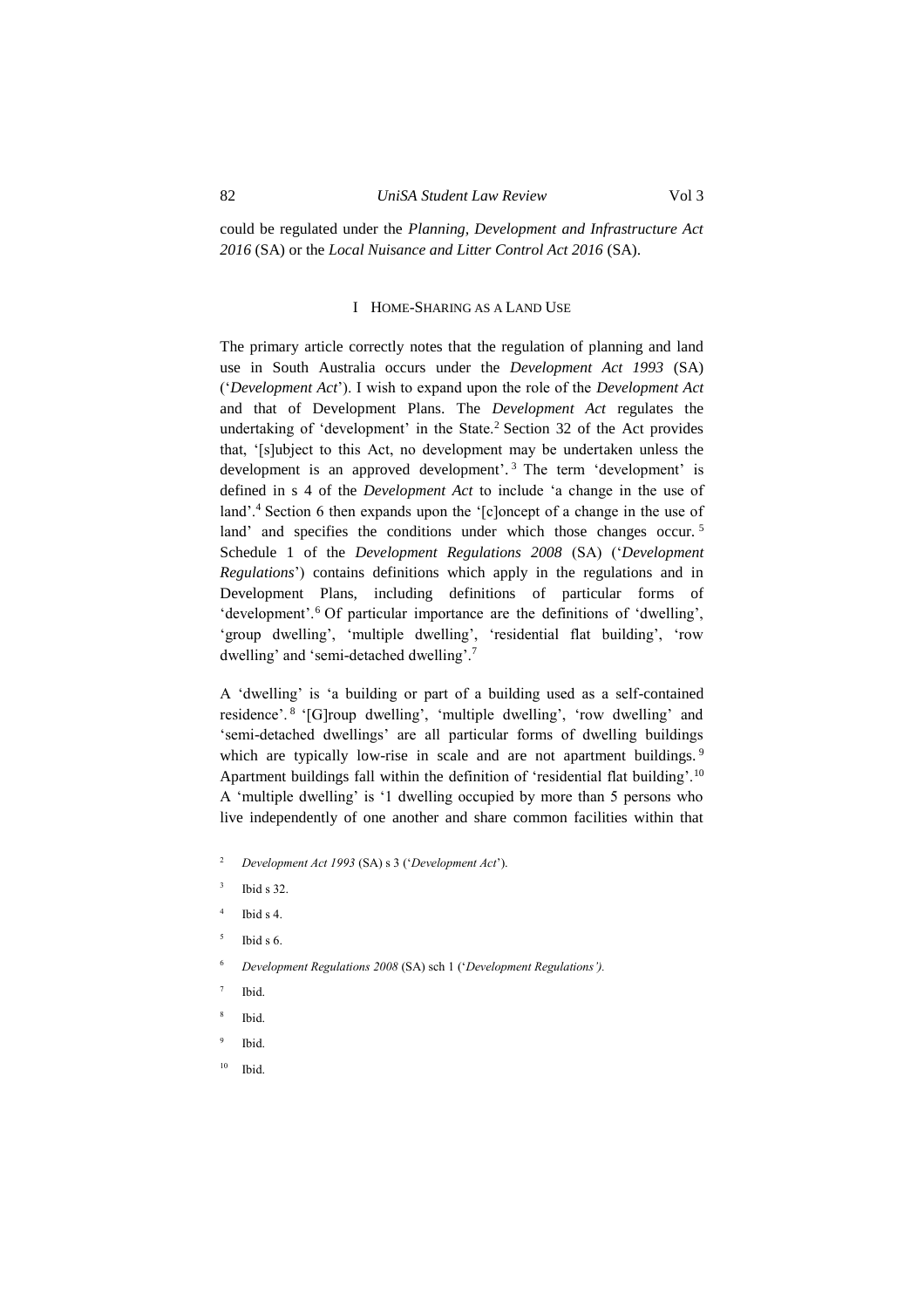## Vol 3 *Victoria Shute* 83

dwelling'.<sup>11</sup> It is this term that encompasses boarding houses, lodging houses and other forms of similar developments. What is important, however, is that for there to be a change in land use from one form of dwelling to a 'multiple dwelling', the dwelling in question must accommodate *more than* five persons living independently of one another. <sup>12</sup> The key point in any discussion of the Airbnb model is that the vast majority of the home-sharing arrangements it facilitates will generally accommodate *fewer than* five persons who live independently of one another.

There is an absence of any specific definition of 'home-sharing' or the equivalent in Schedule 1 of the *Development Regulations* and an absence of any regulations declaring this form of activity to be a 'development'. 13 Furthermore, present case law authorities have determined that small-scale tourism or holiday apartment developments are indistinguishable from 'dwelling' land uses.<sup>14</sup> Consequently, the general view in South Australian councils and in the State Planning Commission (all of whom have the ability to enforce breaches of the *Development Act*) is that home-sharing on this basis does not constitute 'development' requiring approval under the *Development Act*. This position is reflected in the 'Advisory Notice' discussed in the primary article.<sup>15</sup>

It is the *Development Regulations,* rather than the *Development Act,* which can influence what activities are and are not 'development'; the Regulations prescribe 'additional acts and activities [which constitute] development' and exempt some forms of development from requiring approval.<sup>16</sup> From the Advisory Notice it appears clear that the State Government has no intention of varying the *Development Regulations* to include 'home-sharing' as a form

- <sup>12</sup> Ibid.
- $13$  Ibid pt 2 reg 6, sch 2.
- <sup>14</sup> See *Paradise Development (Investments) Pty Ltd v District Council of the Yorke Peninsula*  [2008] SASC 139 (22 May 2008); *The Oaks Hotels & Resorts P/L v City of Holdfast Bay*  [2010] SAERDC 16 (31 March 2010).
- <sup>15</sup> Lazar, above n [1,](#page-0-0) 55, quoting Government of South Australia: Department of Planning Transport and Infrastructure, *Building: Application of the Change in Use Provisions — Dwelling Status,* Advisory Notice 4/16, March 2016.
- <sup>16</sup> *Development Act* s 4; *Development Regulations* schs 2, 3.

 $11$  Ibid.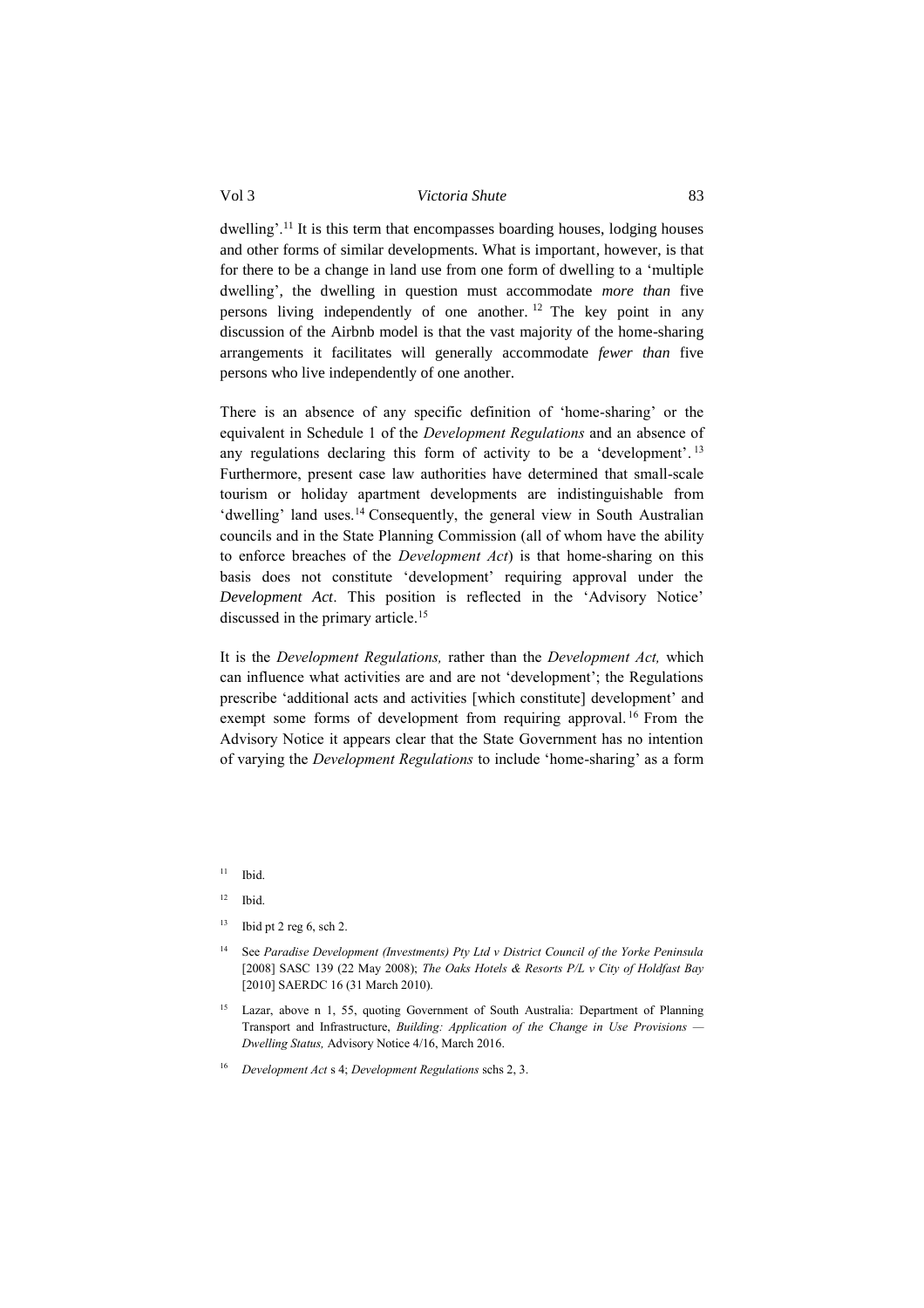of 'development' distinguishable from 'dwelling' land uses and, therefore, requiring development approval under the *Development Act*. 17

The role of the Development Plans must be clarified because they do not offer an opportunity for reform. While each and every council has its own Development Plan, these plans are not 'council documents'. Development Plans can only be amended with the approval of the Minister for Planning.<sup>18</sup> If a council initiates a Development Plan Amendment, the amendment only has effect if approved by the Minister. The Minister has a very broad discretion to approve and refuse Development Plan Amendments.<sup>19</sup>

The only Development Plan that defines particular activities constituting 'development' requiring approval under the *Development Act* separately from the *Development Regulations* is the Adelaide (City) Development Plan. This Development Plan does not distinguish between dwellings and home-sharing activities. All other Development Plans rely upon definitions in the *Development Regulations*, which, again, do not distinguish between dwellings and home-sharing activities. On this basis, dwelling owners are able to operate home-sharing activities from their dwellings provided that no more than five people who live independently from one another reside in the dwelling. Given the Advisory Notice and the current implementation of the *Planning, Development and Infrastructure Act 2016*, it is unlikely that homesharing will ever be regulated under the *Development Act 1993.*

#### <span id="page-3-0"></span>II REGULATING HOME-SHARING UNDER CURRENT LEGISLATION

The *Planning, Development and Infrastructure Act 2016* (SA) ('*Planning Act*') will, by 1 July 2020, <sup>20</sup> wholly replace the *Development Act*. This *Planning Act* retains a similar definition of 'development' requiring approval under that Act (including changes in land use) as well as provisions for

<sup>&</sup>lt;sup>17</sup> See Government of South Australia: Department of Planning Transport and Infrastructure, *Building: Application of the Change in Use Provisions — Dwelling Status,* Advisory Notice 4/16, March 2016.

<sup>18</sup> *Development Act* ss 24–6*.* 

<sup>&</sup>lt;sup>19</sup> Ibid s 25. See also *Town of Gawler v Minister for Urban Development and Planning* [2011] SASC 26 (25 February 2011).

<sup>20</sup> *Planning, Development and Infrastructure Act 2016* (SA), Schedule 8, cl 9(1). This is the date upon which the Planning and Design Code (the document which underpins the new planning system in this Act) is required to come into full operation.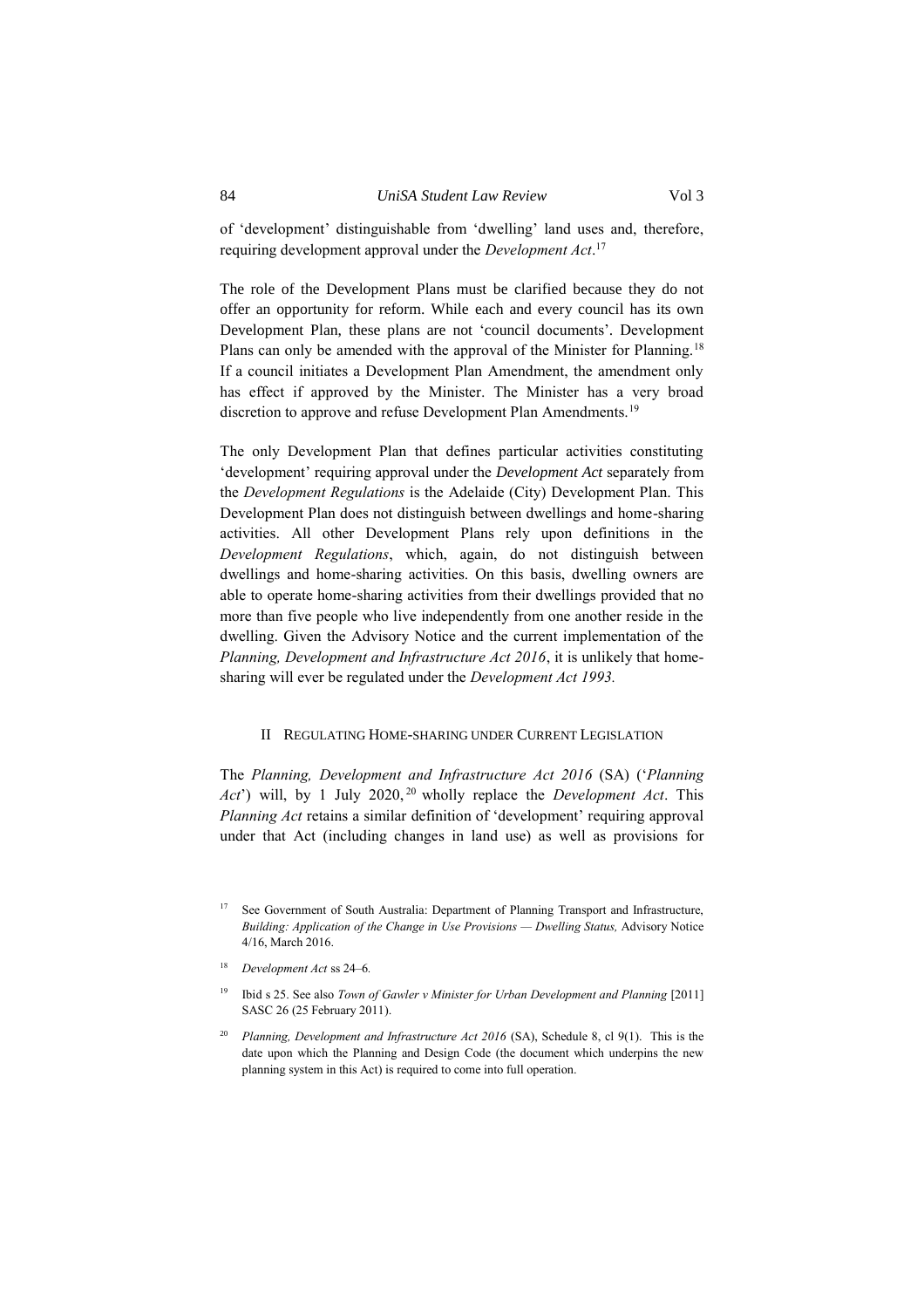## Vol 3 *Victoria Shute* 85

regulations to prescribe additional activities of development and to exempt development from requiring approval.

The *Planning Act* will replace Development Plans with a single Planning and Design Code. The Code will contain definitions of land uses and establish land use classes, $21$  and will specify when a change of use does not constitute 'development' under the *Planning Act*. The Planning and Design Code will be drafted by the State Planning Commission and approved by the Minister. The processes applying to the amendment of the Code are similar to those applying to Development Plans in the sense that persons other than the Minister can initiate amendments to the Code, but only the Minister can approve amendments.<sup>22</sup> For this reason, regulation of home-sharing activities will not occur under the *Planning Act* without the support of the Minister for Planning. Again, the Advisory Notice suggests that such support will not be forthcoming.

One piece of legislation not considered by the primary article, is the *Local Nuisance and Litter Control Act 2016* (SA) ('*Local Nuisance Act*')*.* This legislation, which commenced full operation on 1 July 2017, requires that councils manage 'local nuisances' in their areas. The definition of 'local nuisance' includes:<sup>23</sup>

any adverse effect on an amenity value of an area that—

(i) is caused by—

(A) noise, odour, smoke, fumes, aerosols or dust; or

(B) animals, whether dead or alive; or

(C) any other agent or class of agent declared by Schedule 1; and

(ii) unreasonably interferes with or is likely to interfere unreasonably with the enjoyment of the area by persons occupying a place within, or lawfully resorting to, the area.

Schedule 1 of the *Local Nuisance Act* excludes certain activities from constituting a 'local nuisance'.<sup>24</sup> Presently, 'noise principally consisting of music or voices, or both, resulting from an activity at domestic premises' is excluded from constituting a local nuisance.  $2^5$  There is no legislative definition of 'domestic premises'; but its common usage definition includes private dwellings. On this basis, noise from home-sharing cannot be

- <sup>21</sup> Ibid s  $66(2)(c)$ .
- $22$  Ibid s 73.
- <sup>23</sup> *Local Nuisance and Litter Control Act 2016* (SA) s 17(1)(a).
- $24$  Ibid.
- $25$  Ibid sch1 cl 5(m).